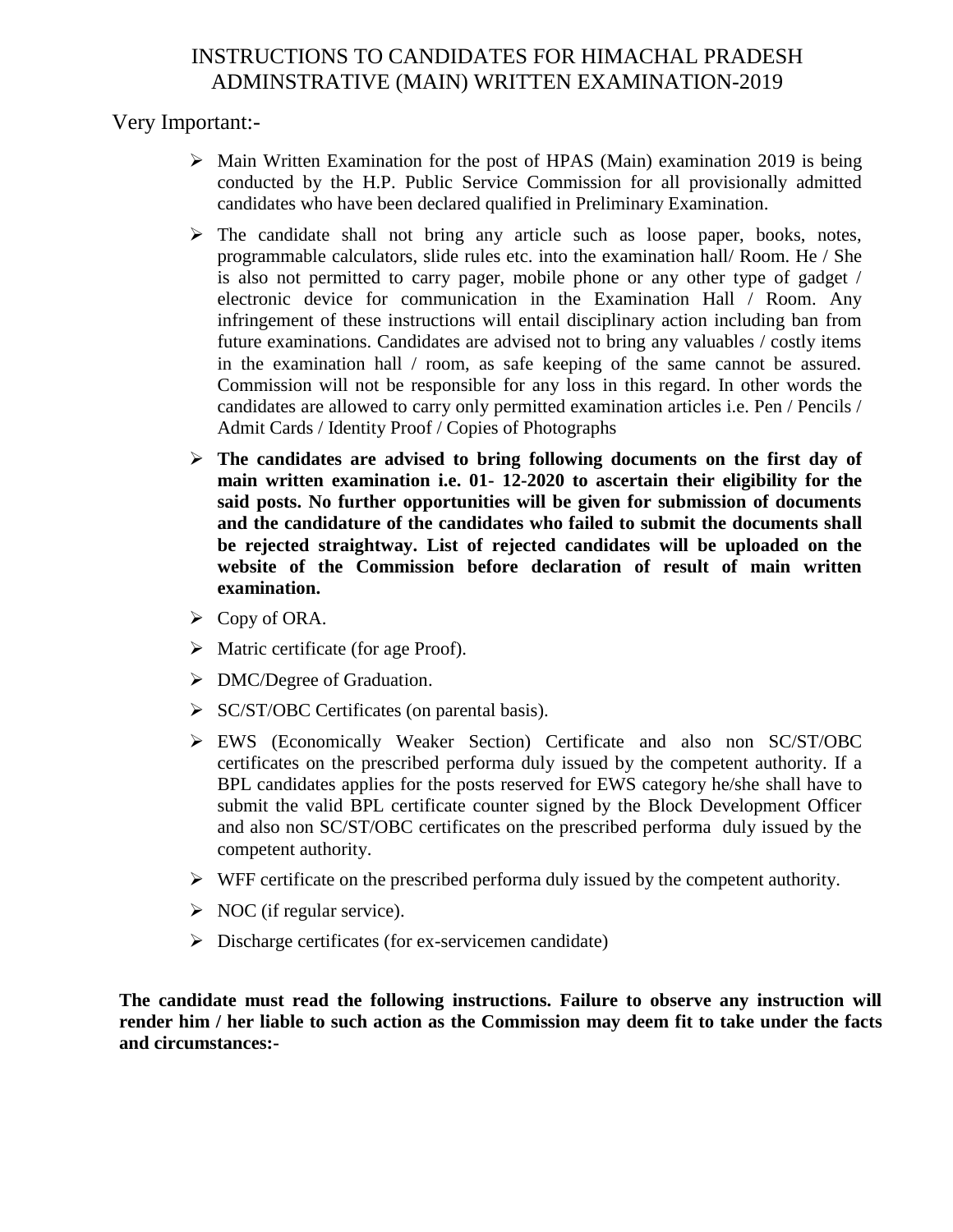| <b>Date</b>  | <b>Subjects</b>           | <b>Timings</b>           |
|--------------|---------------------------|--------------------------|
| $01-12-2020$ | English                   | 09.00 A.M. to 12:00 Noon |
| $01-12-2020$ | Hindi                     | 2:00 P.M. to 05.00 P.M.  |
| 02-12-2020   | Essay                     | 10.00 A.M. to 1.00 P.M.  |
| 03-12-2020   | <b>General Studies-1</b>  | 10.00 A.M. to 1.00 P.M.  |
| 04-12-2020   | General Studies-1I        | 10.00 A.M. to 1.00 P.M.  |
| 05-12-2020   | General Studies-1II       | 10.00 A.M. to 1.00 P.M.  |
| 07-12-2020   | <b>Optional Paper-I</b>   | 09.00 A.M. to 12:00 Noon |
| 07-12-2020   | <b>Optional Paper -II</b> | 2:00 P.M. to 05.00 P.M.  |

1. The date sheet for the said examination is as under:-

- **Note:-1 The candidates must read and strictly follow SOP regarding conduct of examination to contain the spread of COVID-19 Pandemic. The SOP is available on the website of the Commission. The candidates are advised to bring water, Sanitizer in transparent bottles and wear masks etc. to contain the spread of Covid-19. No candidate will be allowed to enter the examination hall /rooms without mask and thermal screening. The candidates are advised to maintain social distancing and avoid crowding at entry and exit points.**
- **Note:- Any candidate declared COVID+ve or under Home/ Institutional quarantine due to contact with any COVID+Ve person must inform the Commission upto 27-11- 2020 either through e-mail at [hppsc.shimla.71@gmail.com](mailto:hppsc.shimla.71@gmail.com) so that he/she may be facilitated to appear for above mentioned examination at respective quarantine centre/covid care centre/ any other place identified by the District Administration in the respective District of the State where special examination centre will be established as per guidelines of the state government issued by the Department of personnel vide letter No. Per. (AP-B) B(15)-19/2020 loose dated 31-07-2020.**
- 2 Candidates having symptoms of fever, cough and cold or candidates coming from containment zone and having no symptoms of COVID-19 will be made to sit in a separate room in the examination center.
- 3 Candidates are advised to download the "Arogya Setu App". They are further advised to maintain social distancing and avoid crowding at entry and exit points.
- 4 **The candidates are advised to reach at venue 01 hours before the start of examination to maintain social distancing, thermal scanning and hand sanitization etc. before entering into the examination hall/ rooms.**
- 5 You have been provisionally admitted to appear in H.P. Administrative Service Main Written Examination)-2019 is being conducted by the Commission from 01-12-2020 to 07-12-2020 and your candidature is liable to be rejected if you are found to be ineligible for the above mentioned Main Written Examination at any stage of the selection process or thereafter. No representation against such rejection will be entertained by the Commission.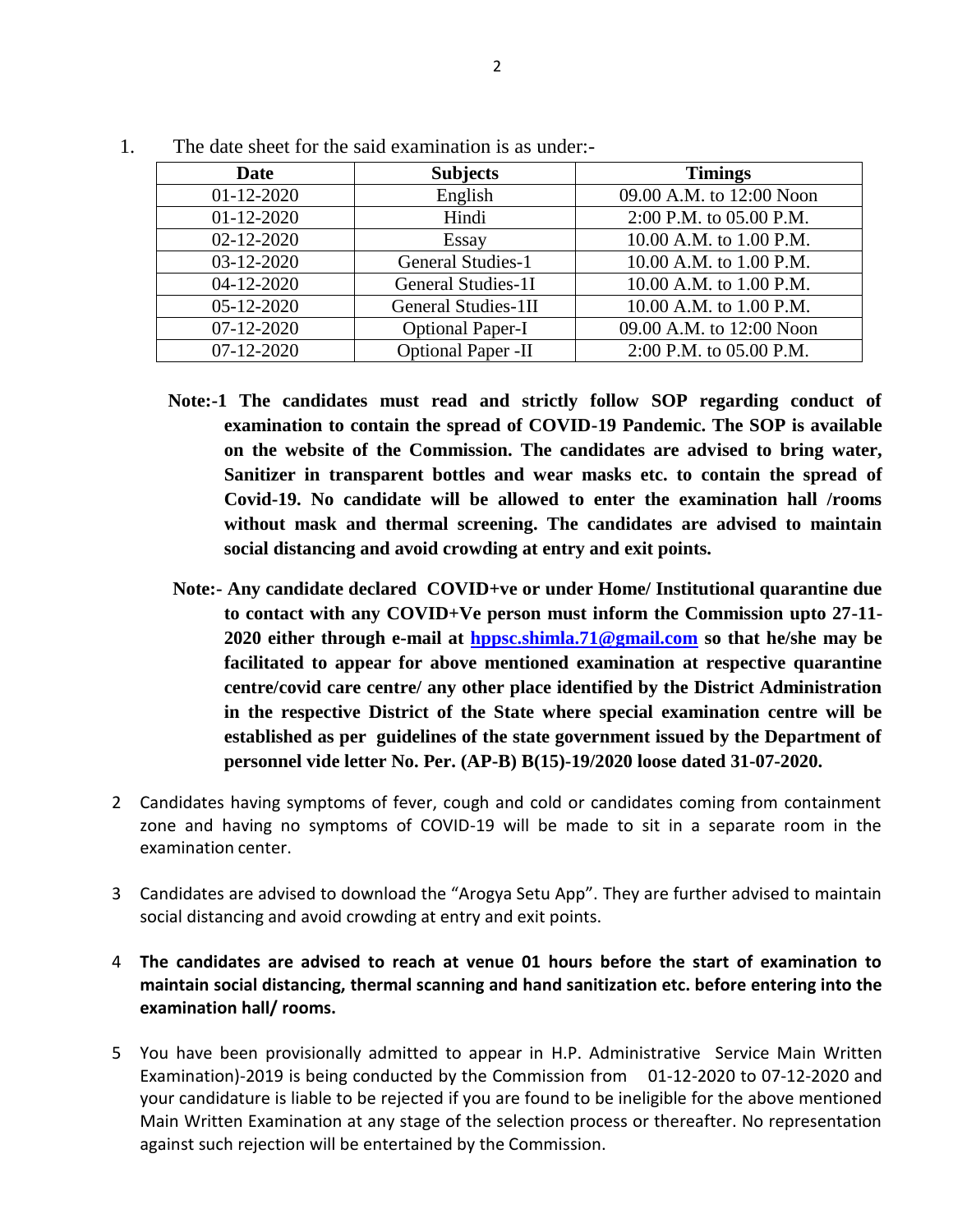- 6 Your admission to this Main Written Examination is purely provisional. The candidate should ensure that they fulfill all eligibility conditions for admission to Main Written Examination. The admission letter does not imply that your candidature has finally been approved / cleared by the Commission or that the entries made by you in your online application for the Preliminary examination have been accepted by the Commission as true and correct.
- 7 The candidate shall enter the examination Hall / Room 20 minutes before the scheduled time for the commencement of the Examination. The Question- Cum-Answer Booklet / Answer Booklet will be supplied to him/her 03/10 minutes before the actual time prescribed for the commencement of the paper in each session as the case may be. No candidate will be permitted to leave the examination Hall / Room till the expiry of half time.
- 8 **No candidate shall be admitted to the Examination Hall/ Room after scheduled time of the commencement of the Paper in each session. No candidate will be permitted to leave the examination Hall until the expiry of HALF TIME.**
- 9 You should bring your e- admit card downloaded from the website of the Commission in the examination centre. The candidate should paste self attested latest passport size photograph on the admission letter-cum-identity card in the space provided for the purpose. No candidate will be allowed / entertained to appear in the Examination without his/ her e- admit card with photograph. Discrepancy, if any, in the e- admit card be brought to the notice of the Commission.
- 10 You are responsible for safe custody of e- admit card and that, in the event of your e-admit card being used by any other person for securing admission to this examination, the onus lies upon you only to prove that you have not procured the services of an impersonator.
- 11 The candidate should note that his/her name in the e-Admit card might have been abbreviated due to technical reasons. No correspondence in this regard will be entertained by the Commission.
- 12 The Commission does not supply any article of stationery except authorized Book / Supplementary Books for use in the Examination.
- 13 Smoking and taking tea is strictly prohibited inside the examination Hall / Room.
- 14 The candidate will furnish such necessary and correct information as may be asked for, from him / her in the examination hall by the Invigilator/ Deputy Superintendent/ Centre Supervisor.
- 15 While going to the toilet the candidate should turn his/her Answer Book / Question- Cum-Answer Booklet upside down.
- 16 The candidate must abide by the instructions as may be given by the Centre Supervisor / invigilator of the examination.